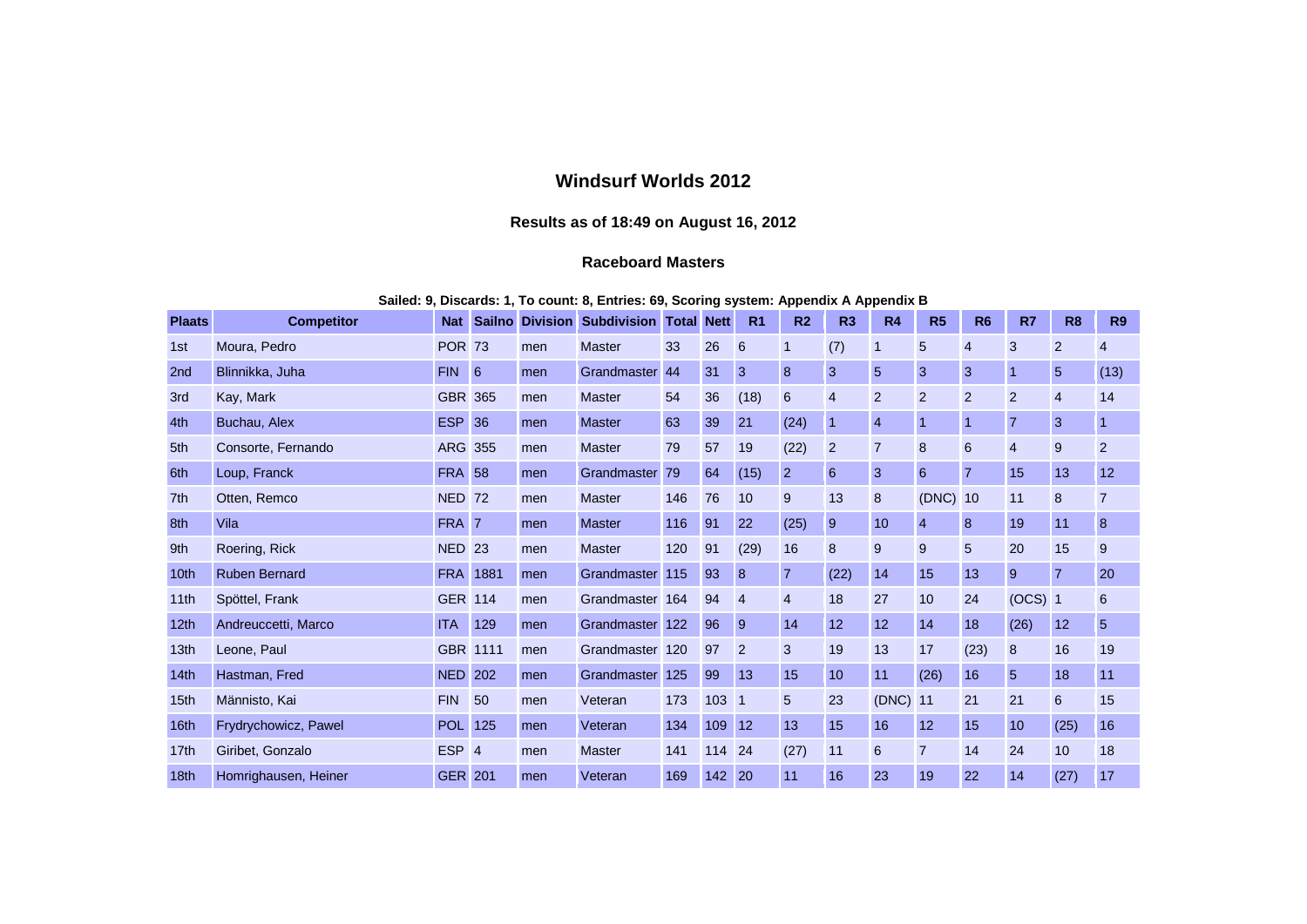| 19 <sub>th</sub> | Neumann, Bernd                            | GER <sub>9</sub>  |                | men   | Grandmaster 184 |     | 150    | (34)            | 29   | 14             | 22    | 13    | 12       | 27    | 30   | 3          |
|------------------|-------------------------------------------|-------------------|----------------|-------|-----------------|-----|--------|-----------------|------|----------------|-------|-------|----------|-------|------|------------|
| 20th             | Meester, Paul                             | <b>NED 12</b>     |                | men   | Grandmaster     | 181 | 151    | 11              | 26   | 21             | (30)  | 16    | 11       | 16    | 28   | 22         |
| 21st             | Gibson, Christopher                       | GBR 0             |                | men   | Grandmaster 187 |     | 160    | 23              | 20   | 17             | 21    | 21    | 20       | 17    | 21   | (27)       |
| 22nd             | Dominguez Gutierrez, Maria Antonia ESP 11 |                   |                | women | Grandmaster     | 207 | 168    | $5\overline{5}$ | 10   | (39)           | 15    | 20    | 34       | 25    | 24   | 35         |
| 23rd             | Grinberga, Ilona                          | <b>LAT</b> 18     |                | women | Grandmaster     | 204 | 169    | 25              | 12   | (35)           | 26    | 31    | 28       | 6     | 20   | 21         |
| 24th             | Huguenin, Vincent                         | <b>SUI</b>        | $\overline{9}$ | men   | <b>Master</b>   | 246 | 176    | 33              | 31   | 5 <sup>5</sup> | 19    | 22    | 9        | 22    | 35   | (DNC)      |
| 25th             | Kral, Jiri                                | CZE <sub>31</sub> |                | men   | <b>Master</b>   | 213 | 179    | 28              | (34) | 20             | 17    | 24    | 25       | 28    | 14   | 23         |
| 26th             | De Muyer, Jan                             | <b>BEL 113</b>    |                | men   | Grandmaster     | 249 | 179    | <b>14</b>       | 19   | 33             | 25    | 18    | 29       | 12    | 29   | (DNC)      |
| 27th             | Kamensky, Pavel                           | CZE 113           |                | men   | <b>Master</b>   | 212 | 182 27 |                 | (30) | 27             | 28    | 29    | 19       | 23    | 19   | 10         |
| 28th             | Manchon, Paco                             | <b>ESP 95</b>     |                | men   | Veteran         | 253 | 183    | <b>16</b>       | 17   | 25             | 18    | 25    | 31       | (OCS) | 26   | 25         |
| 29th             | Kowollik, Christian                       | <b>GER 475</b>    |                | men   | Veteran         | 223 | 191    | <b>17</b>       | 23   | 29             | 24    | 28    | 30       | 18    | 22   | (32)       |
| 30th             | Asia, Jean                                | <b>FRA</b> 171    |                | men   | Veteran         | 223 | 191    | 26              | 21   | 24             | 20    | 27    | (32)     | 30    | 17   | 26         |
| 31st             | Frohböse, Rainer                          | <b>GER 239</b>    |                | men   | Veteran         | 288 | 218    | $\overline{7}$  | 18   | (BFD)          | 33    | 37    | 44       | 13    | 32   | 34         |
| 32nd             | Hoffman, Markus                           | <b>GER 70</b>     |                | men   | <b>Master</b>   | 308 | 263    | (45)            | 37   | 36             | 44    | 23    | 17       | 44    | 34   | 28         |
| 33rd             | Barquero, Juan                            | <b>ARG 373</b>    |                | men   | Grandmaster     | 327 | 271    | 31              | 38   | 26             | 31    | 30    | 26       | 45    | (56) | 44         |
| 34th             | Zerga, Guillermo                          | <b>ARG 345</b>    |                | men   | Grandmaster     | 315 | 273    | 41              | 40   | 32             | 29    | 32    | 35       | 34    | (42) | 30         |
| 35th             | Wessel, Ton                               | <b>NED 611</b>    |                | men   | Grandmaster 320 |     | 275    | 42              | (45) | 28             | 36    | 33    | 36       | 35    | 41   | 24         |
| 36th             | Sliva, Martin                             | CZE 6             |                | men   | Grandmaster     | 328 | 280    | 35              | 33   | 30             | 47    | 34    | (48)     | 31    | 37   | 33         |
| 37th             | Roelandts, Patric                         | <b>BEL 10</b>     |                | men   | Veteran         | 359 | 289    | 30              | 28   | 37             | 32    | (DNC) | 27       | 42    | 23   | <b>DNC</b> |
| 38th             | Surins, Aldis                             | LAT 105           |                | men   | Grandmaster     | 333 | 290    | 37              | (43) | 41             | 34    | 35    | 33       | 29    | 43   | 38         |
| 39th             | Hruby, Pavel                              | CZE 19            |                | men   | Grandmaster     | 346 | 294    | 32              | 39   | (52)           | 41    | 38    | 43       | 32    | 38   | 31         |
| 40th             | Ghio, Jean-Jacques                        | <b>FRA 619</b>    |                | men   | Grandmaster     | 350 | 303    | 40              | 36   | 38             | 35    | 36    | 38       | (47)  | 33   | 47         |
| 41st             | Mielec, Lubomir                           | CZE <sub>8</sub>  |                | men   | Veteran         | 354 | 305    | 43              | 32   | (49)           | 39    | 45    | 41       | 40    | 36   | 29         |
| 42nd             | Koopman, Cindy                            | <b>NED 166</b>    |                | women | <b>Master</b>   | 353 | 307    | 39              | 41   | 34             | (46)  | 42    | 37       | 37    | 40   | 37         |
| 43rd             | Pfuetzenreuter, Rudolph                   | GER <sub>1</sub>  |                | men   | Veteran         | 381 | 311    | 38              | 35   | 46             | (DNC) | 40    | 46       | 33    | 31   | 42         |
| 44th             | Hruby, Roman                              | <b>CZE 25</b>     |                | men   | Grandmaster     | 387 | 336    | (51)            | 50   | 42             | 38    | 41    | 47       | 39    | 39   | 40         |
| 45th             | Häussler, Heinz                           | <b>GER 60</b>     |                | men   | Veteran         | 422 | 352    | 36              | 42   | 47             | 40    | 53    | (DNC) 38 |       | 50   | 46         |